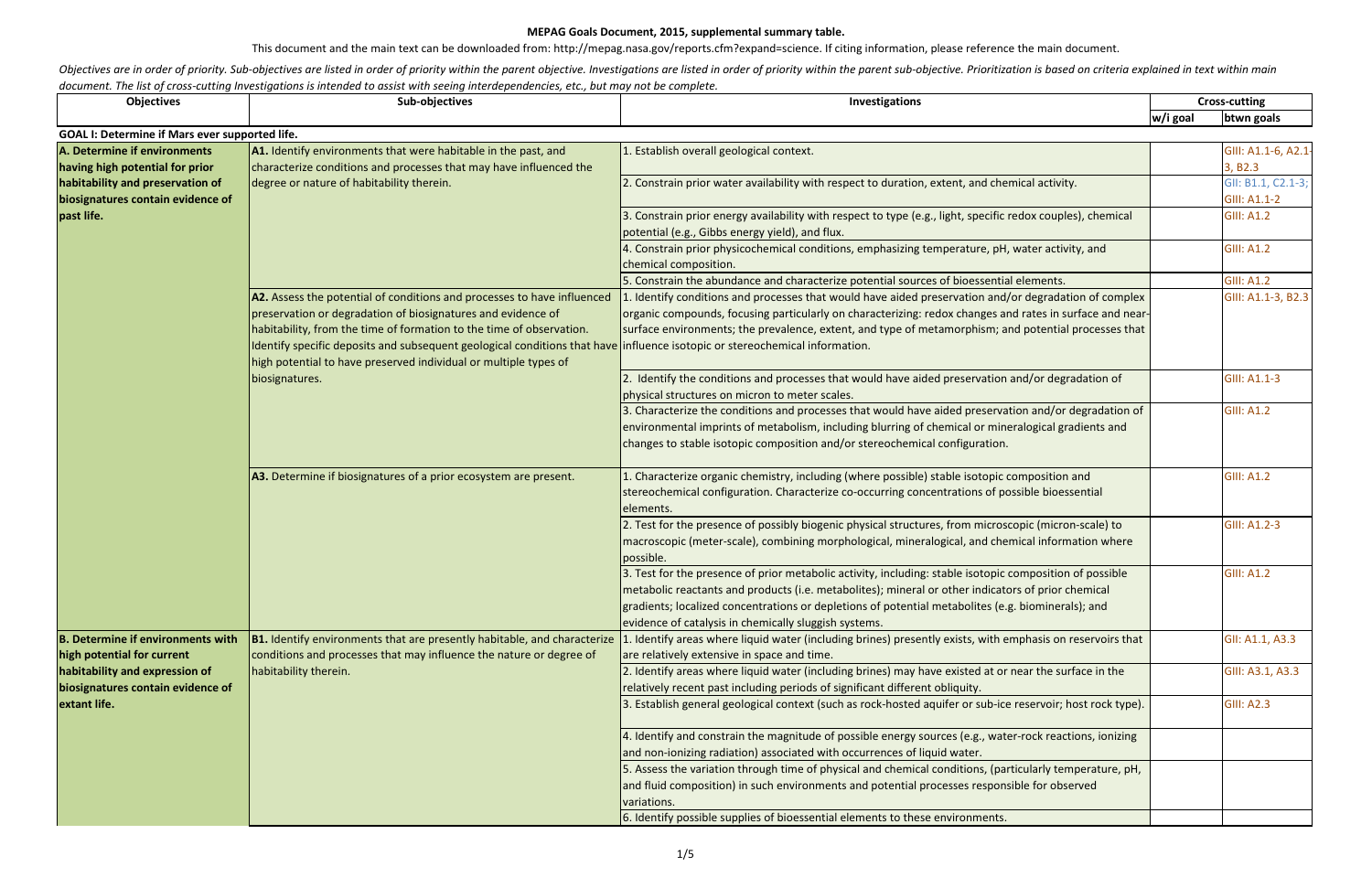|                                                                   | <b>B2.</b> Assess the potential of specific conditions and processes to affect                                  | 1. Evaluate the physicochemical conditions and processes of surface regolith or rock environments in                        |                        |                   |
|-------------------------------------------------------------------|-----------------------------------------------------------------------------------------------------------------|-----------------------------------------------------------------------------------------------------------------------------|------------------------|-------------------|
|                                                                   | the expression and/or degradation of signatures of extant life.                                                 | terms of their potential for preserving or degrading biosignatures, and the effects of these conditions                     |                        |                   |
|                                                                   |                                                                                                                 | and processes on specific types of potential biosignatures.                                                                 |                        |                   |
|                                                                   |                                                                                                                 | 2. Evaluate the potential rate of physical degradation from processes such as wind abrasion, dust                           |                        | GII: A4.1; GIII:  |
|                                                                   |                                                                                                                 | storms, dust devils, and frost action.                                                                                      |                        | A3.2, GIII: A1    |
|                                                                   |                                                                                                                 | 3. Evaluate the physicochemical conditions and processes at depth in regolith, ice, or rock environments                    |                        |                   |
|                                                                   |                                                                                                                 | in terms of their potential for preserving or degrading biosignatures.                                                      |                        |                   |
|                                                                   | <b>B3.</b> Determine if biosignatures of an extant ecosystem are present.                                       | 1. Test for the presence of ongoing metabolism (e.g., in the form of rapid catalysis of chemically sluggish                 |                        |                   |
|                                                                   |                                                                                                                 | reactions, stable isotopic fractionation, and/or strong chemical gradients), or potential biogenic gases                    |                        |                   |
|                                                                   |                                                                                                                 |                                                                                                                             |                        |                   |
|                                                                   |                                                                                                                 | that could migrate from habitable deep subsurface environments to surface environments.                                     |                        |                   |
|                                                                   |                                                                                                                 |                                                                                                                             |                        |                   |
|                                                                   |                                                                                                                 | 2. Characterize organic chemistry and co-occurring concentrations of bioessential elements, including                       |                        |                   |
|                                                                   |                                                                                                                 | stable isotopic composition and stereochemistry. Analyses might include but should not be limited to                        |                        |                   |
|                                                                   |                                                                                                                 | known molecular markers of terrestrial life, such as membrane lipids, proteins, nucleic acid polymers,                      |                        |                   |
|                                                                   |                                                                                                                 | and complex carbohydrates.                                                                                                  |                        |                   |
|                                                                   |                                                                                                                 | 3. Test for the presence of organic and mineral structures or assemblages that might be associated with                     |                        | <b>GIII: A1.3</b> |
|                                                                   |                                                                                                                 | life. Seek evidence of mineral transformations bearing evidence of biological catalysis.                                    |                        |                   |
|                                                                   |                                                                                                                 |                                                                                                                             |                        |                   |
| GOAL II: Understand the processes and history of climate on Mars. |                                                                                                                 |                                                                                                                             |                        |                   |
| A. Characterize the state of the                                  | A1. Constrain the processes that control the present distributions of                                           | 1. Measure the state and variability of the lower atmosphere from turbulent scales to global scales.                        | A1.2-3, A4.1           | GI: B1.1; GIV:    |
| present climate of Mars'                                          | dust, water, and carbon dioxide in the lower atmosphere, at daily,                                              |                                                                                                                             |                        | A1, B1            |
| atmosphere and surrounding                                        | seasonal and multi-annual timescales.                                                                           | 2. Characterize dust, water vapor, and clouds in the lower atmosphere.                                                      | A1.1, A1.3,            | GIV: A1.2, B1.1   |
| plasma environment, and the                                       |                                                                                                                 |                                                                                                                             | A3.4, A4.1             |                   |
| underlying processes, under the                                   |                                                                                                                 | 3. Measure the forcings that control the dynamics and thermal structure of the lower atmosphere.                            | A1.1-2, A4.1           |                   |
| current orbital configuration.                                    |                                                                                                                 |                                                                                                                             |                        |                   |
|                                                                   | A2. Constrain the processes that control the dynamics and thermal                                               | 1. Measure the spatial distribution of aerosols, neutral species, and ionized species in the upper                          | A2.2-4, C1.1-          | <b>GIV: A1.2</b>  |
|                                                                   | structure of the upper atmosphere and surrounding plasma                                                        | atmosphere.                                                                                                                 |                        |                   |
|                                                                   | environment.                                                                                                    | 2. Measure temperatures of neutral and ionized species in the upper atmosphere.                                             | A2.1-2, A2.4,          |                   |
|                                                                   |                                                                                                                 |                                                                                                                             | $C1.1-2$               |                   |
|                                                                   |                                                                                                                 | 3. Measure the forcings that control the dynamics and thermal structure of the upper atmosphere.                            | A2.1-2, A2.4,          |                   |
|                                                                   |                                                                                                                 |                                                                                                                             | $C1.1-2$               |                   |
|                                                                   |                                                                                                                 | 4. Measure velocities of neutral and ionized species in the upper atmosphere.                                               | $A2.1-3$               |                   |
|                                                                   | A3. Constrain the processes that control the chemical composition of                                            | 1. Measure globally the vertical profiles of key chemical species.                                                          | A1.1, A3.2-4           |                   |
|                                                                   | the atmosphere and surrounding plasma environment.                                                              | 2. Map spatial and temporal variations in the column abundances of species that play important roles in $\vert$ A1.1, A3.1, |                        |                   |
|                                                                   |                                                                                                                 | atmospheric chemistry or are transport tracers.                                                                             | A3.2-4                 |                   |
|                                                                   |                                                                                                                 | 3. Determine the significance of heterogeneous chemical reactions (i.e., those involving atmospheric                        | A3.1-2, A3.4           |                   |
|                                                                   |                                                                                                                 | gases and solid bodies such as aerosols or surface materials) for the chemical composition of the                           |                        |                   |
|                                                                   |                                                                                                                 | atmosphere.                                                                                                                 |                        |                   |
|                                                                   |                                                                                                                 | 4. Measure key electrochemical species.                                                                                     | A1.2, A3.1-3 GIV: A1.2 |                   |
|                                                                   | A4. Constrain the processes by which volatiles and dust exchange<br>between surface and atmospheric reservoirs. | 1. Measure the turbulent fluxes of dust and volatiles between surface and atmospheric reservoirs.                           |                        | GI: B2.2; GIII:   |
|                                                                   |                                                                                                                 |                                                                                                                             | A1.1-3, A3.4           | $A3.2 - 3$        |
|                                                                   |                                                                                                                 |                                                                                                                             |                        |                   |
|                                                                   |                                                                                                                 | 2. Determine how the exchange of volatiles and dust between surface and atmospheric reservoirs has                          | AA.1                   | GIII: A3.2-3      |
|                                                                   |                                                                                                                 | affected the present distribution of surface and subsurface water and CO2 ice.                                              |                        |                   |
|                                                                   |                                                                                                                 |                                                                                                                             |                        |                   |
|                                                                   |                                                                                                                 | 3. Determine how the exchange of volatiles and dust between surface and atmospheric reservoirs has                          | A4.1-2, B1.1,          | GIII: A1.4, A3.2  |
|                                                                   |                                                                                                                 | affected the Polar Layered Deposits (PLD).                                                                                  | <b>B2.1</b>            |                   |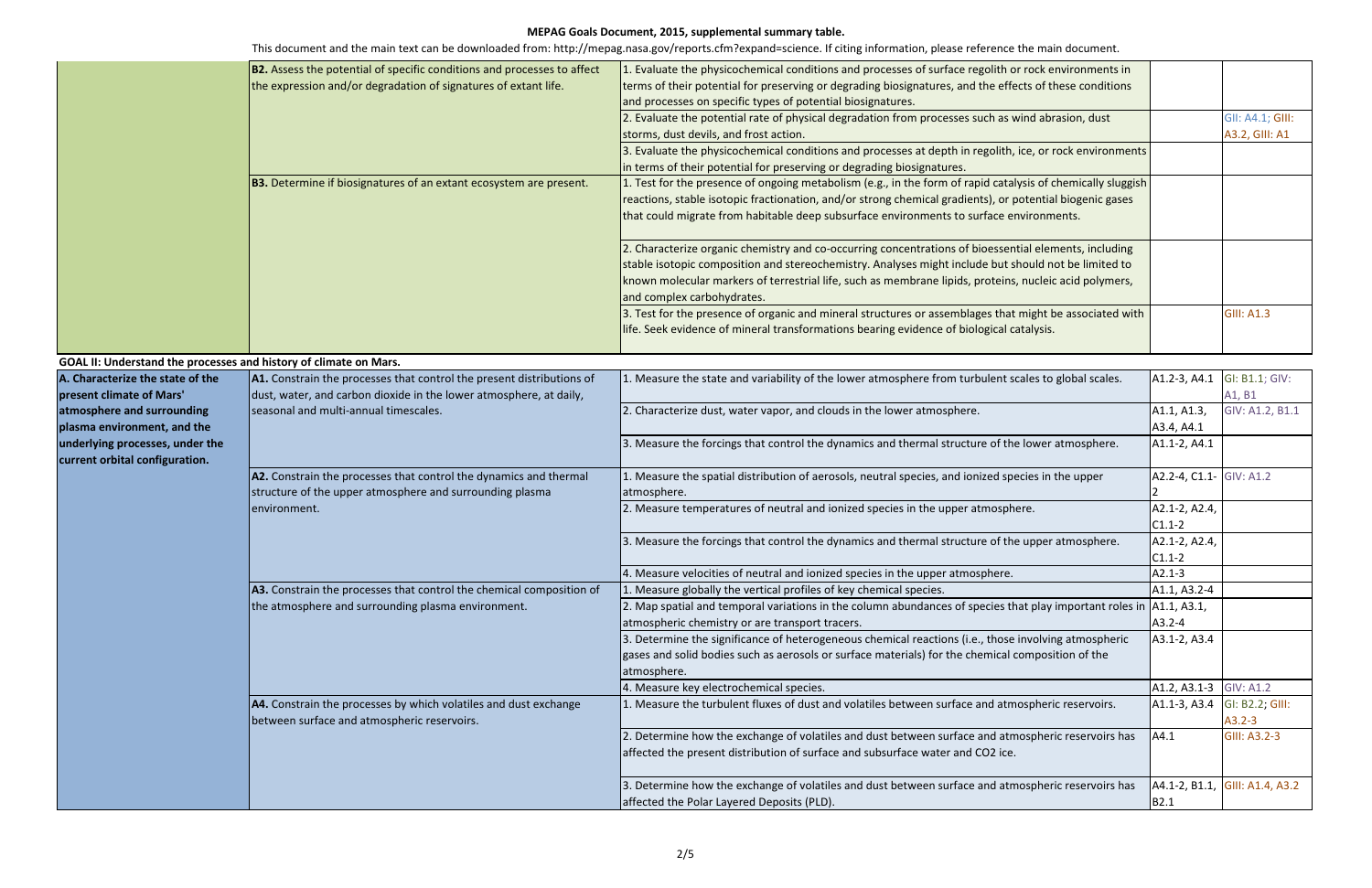| B. Characterize the history of Mars'                                      | <b>B1.</b> Determine how the chemical composition and mass of the             | 1. Measure isotopic composition of gases trapped in the PLD and near-surface ice.                                                                                       | A4.2-3, B2.1                      | GI: A1.2; GIII:               |
|---------------------------------------------------------------------------|-------------------------------------------------------------------------------|-------------------------------------------------------------------------------------------------------------------------------------------------------------------------|-----------------------------------|-------------------------------|
| climate in the recent past, and the                                       | atmosphere has changed in the recent past.                                    |                                                                                                                                                                         |                                   | A2.1, A2.3                    |
| underlying processes, under                                               | <b>B2.</b> Determine the record of the recent past that is expressed in       | 1. Map the ice and dust layers of the PLD and determine the absolute ages of the layers.                                                                                |                                   | <b>GIII: A2.3</b>             |
| different orbital configurations.                                         | geological and mineralogical features of the polar regions.                   | 2. Obtain compositional and isotopic measurements of gases trapped within the PLD.                                                                                      | <b>B1.1</b>                       | GIII: A1.4, A2.1              |
|                                                                           | <b>B3.</b> Determine the record of the climate of the recent past that is     | 1. Identify and map the location, age, and extent of glacial and peri-glacial features and quantify the                                                                 | B2.1                              | GIII: A1.4, A2.2-             |
|                                                                           | expressed in geological and mineralogical features of low- and mid-           | depth to any remnant glacial ice.                                                                                                                                       |                                   | 3, A3.2                       |
|                                                                           | latitudes.                                                                    |                                                                                                                                                                         |                                   |                               |
| <b>C. Characterize Mars' ancient</b>                                      | C1. Determine how the chemical composition and mass of the                    | 1. Measure the composition and absolute ages of trapped gases.                                                                                                          |                                   | <b>GIII: A2.1</b>             |
| climate and underlying processes.                                         | atmosphere have evolved from the ancient past to the present.                 |                                                                                                                                                                         |                                   |                               |
|                                                                           |                                                                               | $ c2$ . Find and interpret physical and chemical records of past climates and 1. Determine the atmospheric environment required by observed geochemical and geophysical | A2.1, A2.3-4                      | GI: A1.2; GIII:               |
|                                                                           | factors that affect climate.                                                  | features.                                                                                                                                                               |                                   | A3.1                          |
|                                                                           |                                                                               | 2. Identify the extent of any oceans or large lakes and determine the absolute ages of associated                                                                       | A2.1-2, A2.4                      | GI: A1.2; GIII:               |
|                                                                           |                                                                               | features.                                                                                                                                                               |                                   | A3.1                          |
|                                                                           |                                                                               | 3. Determine boundary conditions necessary for climate modeling, including topography, state of polar                                                                   | $A2.1 - 3$                        | GI: A1.2; GIII:               |
|                                                                           |                                                                               | caps, and state of the magnetic field.                                                                                                                                  |                                   | A2.3, A3.1                    |
|                                                                           | C3. Determine present escape rates of key species and constrain the           | 1. Measure spatial and temporal variations in the escape rates of key species.                                                                                          | $A2.1 - 4$                        |                               |
|                                                                           | processes that control them.                                                  | 2. Measure the forcings that drive escape processes.                                                                                                                    | $A2.1 - 4$                        |                               |
|                                                                           | GOAL III: Understand the origin and evolution of Mars as a geological system. |                                                                                                                                                                         |                                   |                               |
| A. Document the geologic record                                           | A1. Identify and characterize past and present geologic environments          | 1. Determine the role of water and other processes in the sediment cycle.                                                                                               | A2.3                              | GI: A1.1-2, A2.1-             |
| preserved in the crust and interpret and processes relevant to the crust. |                                                                               |                                                                                                                                                                         |                                   | 2, B1.1-2, B2.2;              |
| the processes that have created that                                      |                                                                               |                                                                                                                                                                         |                                   | <b>GII: C2.2</b>              |
| record.                                                                   |                                                                               | 2. Identify the geochemical and mineralogic constituents of crustal materials and the processes that                                                                    | feeds into                        | GI: A1.1-5, A2.1-             |
|                                                                           |                                                                               | have altered them.                                                                                                                                                      |                                   | A1.1, A1.3-6 3, A3.1-3, B1.5- |
|                                                                           |                                                                               |                                                                                                                                                                         |                                   | 6; GII: C2.1                  |
|                                                                           |                                                                               |                                                                                                                                                                         |                                   |                               |
|                                                                           |                                                                               | 3. Characterize the textural and morphologic features of rocks and outcrops.                                                                                            | A2.3                              | GI: A1.1, A2.1-2,             |
|                                                                           |                                                                               |                                                                                                                                                                         |                                   | A3.2, B3.3                    |
|                                                                           |                                                                               | 4. Identify ice-related processes and characterize when and how they have modified the Martian                                                                          | A2.3                              | GI: A1.1; GII:                |
|                                                                           |                                                                               | surface.                                                                                                                                                                |                                   | <b>B2.1</b>                   |
|                                                                           |                                                                               | 5. Document the surface manifestations of igneous processes and their evolution through time.                                                                           | A1.2, A2.3,                       | G1: A1.1                      |
|                                                                           |                                                                               |                                                                                                                                                                         | B2.1, A4.1                        |                               |
|                                                                           |                                                                               | 6. Evaluate the effect of large- and small-scale impacts on the nature and evolution of the Martian crust                                                               |                                   | <b>GI: A1.1</b>               |
|                                                                           |                                                                               | and establish their production rates.                                                                                                                                   |                                   |                               |
|                                                                           | A2. Determine the absolute and relative ages of geologic units and            | 1. Quantitatively constrain the absolute ages of the surface and accessible crustal layers.                                                                             | AA                                | <b>GI: A1.1</b>               |
|                                                                           | events through Martian history.                                               | 2. Assess the characteristics of Martian craters and document their distribution.                                                                                       | A1                                | GI: A1.1                      |
|                                                                           |                                                                               | 3. Identify and characterize the distribution, nature, and age relationships of rocks, faults, strata, and                                                              | A1, A3, B1.3                      | <b>GI: A1.1</b>               |
|                                                                           |                                                                               | other geologic features, via comprehensive and topical geologic mapping.                                                                                                |                                   |                               |
|                                                                           | A3. Constrain the magnitude, nature, timing, and origin of past planet-       | 1. Identify paleoclimate indicators in the geologic record and estimate the climate timing and duration.                                                                | A1, A2                            |                               |
|                                                                           | wide climate change.                                                          |                                                                                                                                                                         |                                   |                               |
|                                                                           |                                                                               | 2. Characterize surface-atmosphere interactions as recorded by aeolian, glacial/periglacial, fluvial,                                                                   | A <sub>1</sub> , B <sub>1.1</sub> | GI: B2.2; GII: B3             |
|                                                                           |                                                                               | lacustrine, chemical and mechanical erosion, cratering and other processes.                                                                                             |                                   |                               |
|                                                                           |                                                                               | 3. Determine the present state, 3-dimensional distribution, and cycling of water on Mars including the                                                                  | A1.1, B1.1                        | GI: B1.1-2; GII:              |
|                                                                           |                                                                               | cryosphere and possible deep aquifers.                                                                                                                                  |                                   | A1.2                          |
| <b>B. Determine the structure,</b>                                        | <b>B1.</b> Identify and evaluate manifestations of crust-mantle interactions. | 1. Determine the types, nature, abundance and interaction of volatiles in the mantle and crust.                                                                         | A <sub>3</sub>                    |                               |
| composition, and dynamics of the                                          |                                                                               |                                                                                                                                                                         |                                   |                               |
| <b>Martian interior and how it has</b>                                    |                                                                               | 2. Seek evidence of plate tectonics-style activity and metamorphic activity, and measure modern                                                                         |                                   |                               |
| evolved.                                                                  |                                                                               | tectonic activity.                                                                                                                                                      |                                   |                               |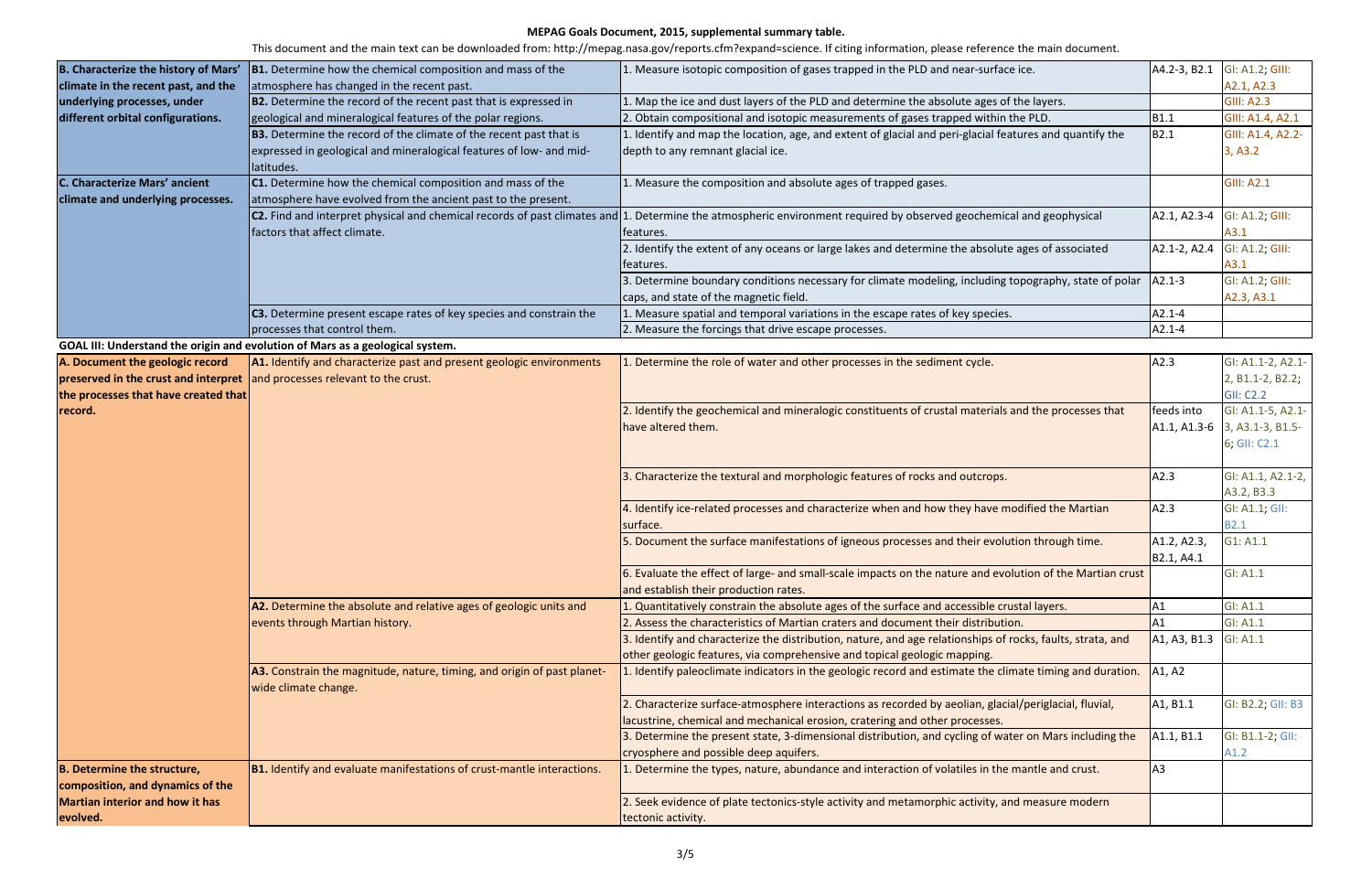|                                                | <b>B2.</b> Quantitatively constrain the age and processes of accretion,                                                                                                             | . Characterize the structure and dynamics of the interior.                                                                                                     |                  |                   |
|------------------------------------------------|-------------------------------------------------------------------------------------------------------------------------------------------------------------------------------------|----------------------------------------------------------------------------------------------------------------------------------------------------------------|------------------|-------------------|
|                                                | differentiation, and thermal evolution of Mars.                                                                                                                                     | . Measure the thermal state and heat flow of the Martian interior.                                                                                             |                  |                   |
|                                                |                                                                                                                                                                                     | 3. Determine the origin and history of the magnetic field.                                                                                                     |                  | GI: A1.1, A2.1    |
| C. Determine the manifestations of             | <b>C1.</b> Constrain the planetesimal density and type within the Mars                                                                                                              | 1. Interpret the geologic history of the moons, by identification of geologic units and relationship(s)                                                        | C1.2             |                   |
| Mars' evolution as recorded by its<br>moons.   | neighborhood during Mars formation, as implied by the origin of the<br>Mars moons.                                                                                                  | between them (time-order, weathering, etc.).                                                                                                                   |                  |                   |
|                                                |                                                                                                                                                                                     | 2. Determine composition of rock and regolith on the moons, including elemental and mineralogical                                                              | $C1.1, C2.1-2$   |                   |
|                                                |                                                                                                                                                                                     | compositions.                                                                                                                                                  |                  |                   |
|                                                |                                                                                                                                                                                     | 3. Characterize the interior structure of the moons to determine the reason for their bulk density and                                                         | C <sub>2.2</sub> |                   |
|                                                |                                                                                                                                                                                     | the source of density variations within the moon (e.g., micro- vs. macroporosity).                                                                             |                  |                   |
|                                                |                                                                                                                                                                                     |                                                                                                                                                                |                  |                   |
|                                                | C2. Determine the material and impactor flux within the Mars                                                                                                                        | 1. Measure the character and rate of material exchange between Mars and the two moons.                                                                         | $C1.1-2$         | <b>GIV: A2.1</b>  |
|                                                | neighborhood, throughout Mars' history, as recorded on the Mars                                                                                                                     | 2. Understand the flux of impactors in the Martian system, as observed outside the Martian                                                                     | C1.1, A2.2       |                   |
|                                                | moons.                                                                                                                                                                              | atmosphere.                                                                                                                                                    |                  |                   |
| <b>GOAL IV: Prepare for human exploration.</b> |                                                                                                                                                                                     |                                                                                                                                                                |                  |                   |
| A. Obtain knowledge of Mars                    | A1. Determine the aspects of the atmospheric state that affect                                                                                                                      | 1. At all local times, make long-term (> 5 Mars years) observations of the global atmospheric                                                                  | <b>B1.2</b>      | GII: A1.1, A1.3,  |
|                                                | sufficient to design and implement a aerocapture and aerobreaking for human-scale missions at Mars.                                                                                 | temperature field from the surface to ~80 km.                                                                                                                  |                  | $A2.2 - 3$        |
| human mission to Mars orbit with               |                                                                                                                                                                                     | 2. At all local times, make long-term global measurements of the vertical profile of aerosols between                                                          | B <sub>1.1</sub> | GII: A1.2, A2.1   |
| acceptable cost, risk, and                     |                                                                                                                                                                                     | the surface and >60 km.                                                                                                                                        |                  |                   |
| performance.                                   |                                                                                                                                                                                     | 3. Make long-term observations of global winds and wind direction at all local times over altitudes 15 to $ B1.4 $                                             |                  | <b>GII: A1.3</b>  |
|                                                |                                                                                                                                                                                     | >60 km, and including a planetary scale dust event.                                                                                                            |                  |                   |
|                                                | A2. Determine the orbital particulate environment in high Mars orbit                                                                                                                | 1. Determine spatial variation in size-frequency distribution of Phobos/ Deimos ejecta particles in Mars                                                       |                  | <b>GIII: C2.1</b> |
|                                                | that may impact the delivery of cargo and crew to the Martian system.                                                                                                               | orbit.                                                                                                                                                         |                  |                   |
|                                                |                                                                                                                                                                                     |                                                                                                                                                                |                  |                   |
| <b>B. Obtain knowledge of Mars</b>             | <b>B1.</b> Determine the aspects of the atmospheric state that affect Entry,                                                                                                        | . Globally monitor the dust and aerosol activity, especially large dust events, to create a long-term dust $ $ A1.2                                            |                  |                   |
| human mission to the Martian                   | sufficient to design and implement a Descent, and Landing (EDL) design, or atmospheric electricity that may<br>pose a risk to ascent vehicles, ground systems, and human explorers. | activity climatology (> 10 Mars years) capturing the frequence of all events and defining the duration,<br>horizontal extent, and evolution of extreme events. |                  |                   |
| surface with acceptable cost, risk,            |                                                                                                                                                                                     | 2. Monitor surface pressure and near surface meterology over various temporal scales (diurnal,                                                                 |                  | GII: A1           |
| and performance.                               |                                                                                                                                                                                     | seasonal, annual), and if possible in more than one locale.                                                                                                    |                  |                   |
|                                                |                                                                                                                                                                                     | 3. Make temperature and aerosol profile observations under dusty conditions (including within the core  A1.1-2                                                 |                  |                   |
|                                                |                                                                                                                                                                                     | of a global dust storm) from the surface to 20 km (40 km in a great dust storm) with a vertical resolution                                                     |                  |                   |
|                                                |                                                                                                                                                                                     | of $<$ 5 km.                                                                                                                                                   |                  |                   |
|                                                |                                                                                                                                                                                     | 4. Profile the near-surface winds (<15 km) in representative regions (e.g., plains, up/down wind of                                                            | A1.3             | <b>GII: A1.3</b>  |
|                                                |                                                                                                                                                                                     | topography, canyons), simultaneous with the global wind observations.                                                                                          |                  |                   |
|                                                |                                                                                                                                                                                     | 5. Obtain temperature or profiles from all landed missions between the surface and 20 km.                                                                      |                  |                   |
|                                                |                                                                                                                                                                                     | 6. Combine the characterization of atmospheric electricity with surface meteorological and dust                                                                |                  | <b>GII: A3.4</b>  |
|                                                |                                                                                                                                                                                     | measurements to correlate electric forces and their causative meteorological source for more than 1                                                            |                  |                   |
|                                                |                                                                                                                                                                                     | Martian year, both in dust devils and large dust storms.                                                                                                       |                  |                   |
|                                                | <b>B2.</b> Determine if the Martian environments to be contacted by humans                                                                                                          | . Determine if extant life is widely present in the Martian near-surface regolith, and if the air-borne                                                        |                  | G1: B3            |
|                                                | are free, to within acceptable risk standards, of biohazards that might                                                                                                             | dust is a mechanism for its transport. If life is present, assess whether it is a biohazard.                                                                   |                  |                   |
|                                                | have adverse effects on the crew that might be directly exposed while                                                                                                               |                                                                                                                                                                |                  |                   |
|                                                | on Mars, and on other terrestrial species if uncontained Martian                                                                                                                    |                                                                                                                                                                |                  |                   |
|                                                | material would be returned to Earth.                                                                                                                                                |                                                                                                                                                                |                  |                   |
|                                                |                                                                                                                                                                                     |                                                                                                                                                                |                  |                   |
|                                                | <b>B3.</b> Determine the Martian environmental niches that meet the                                                                                                                 | 1. Map the distribution of both naturally occurring Special Regions, and regions with the potential for                                                        |                  | GIII: A1.1-2,     |
|                                                | definition of "Special Region."                                                                                                                                                     | spacecraft-induced Special Regions, as defined by COSPAR5.                                                                                                     |                  | A1.4, A2.2-3,     |
|                                                |                                                                                                                                                                                     |                                                                                                                                                                |                  | A3.3              |